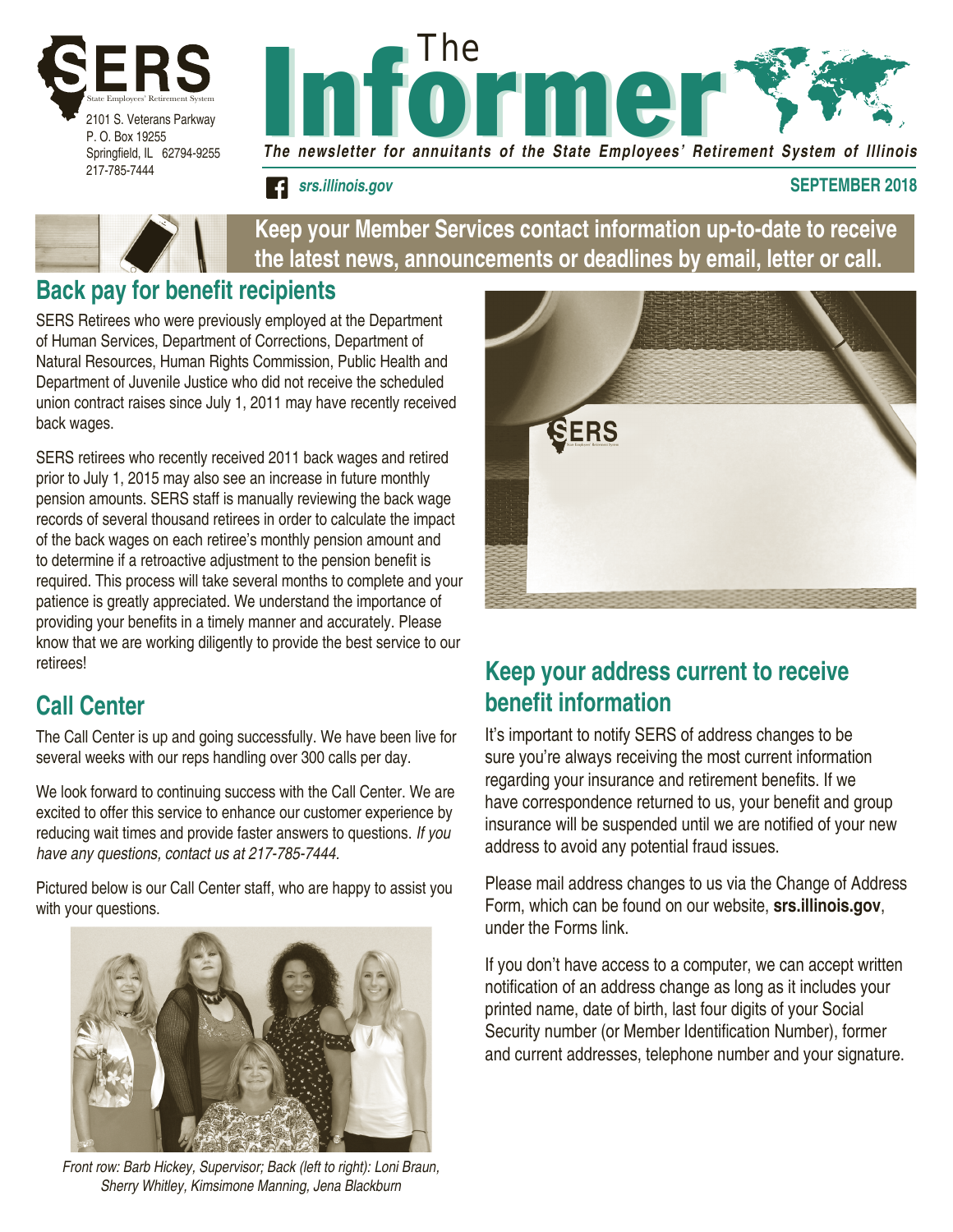## **Remaining 2018 MRR Workshops**

| Oct. 2  | Quincy       | Nov. 13 | Springfield |
|---------|--------------|---------|-------------|
| Oct. 16 | Collinsville | Dec. 4  | Chicago     |
| Oct. 23 | Utica        | Dec. 11 | Joliet      |

If you've already registered for a workshop, you don't need to do anything further.

## **2019 Myths & Realities of Retirement Workshop**

### **Beginning September 1, 2018, SERS retirees will be able to register online for next year's MRR workshops.**

To register, visit *srs.illinois.gov* and follow the instructions. After you register, you will receive a confirmation and email reminders.

If you don't have access to a computer, you can complete and return the application below to us or call our office to register. After you're registered, we will send a reminder letter two weeks prior to the respective workshop.

*The MRR is a free, one-day workshop examining various issues affecting retirees.*

| Feb. 5         | Springfield  | Aug. 6          | Effingham      |
|----------------|--------------|-----------------|----------------|
| Mar. 19        | Carol Stream | Aug. 7          | <b>Bradley</b> |
| <b>Mar. 19</b> | Bloomington  | <b>Aug. 13</b>  | Mt. Vernon     |
| <b>Mar. 26</b> | Orland Park  | Aug. 13         | Schaumburg     |
| Apr. 2         | Marion       | <b>Aug. 21</b>  | Dixon          |
| Apr. 16        | Collinsville | <b>Sept. 10</b> | Springfield    |
| <b>Apr. 23</b> | Springfield  | <b>Oct. 1</b>   | Quincy         |
| May 7          | Chicago      | <b>Oct. 15</b>  | Collinsville   |
| <b>May 21</b>  | Springfield  | Oct. 22         | East Peoria    |
| June 18        | East Peoria  | Oct. 22         | Utica          |
| June 18        | Rockford     | <b>Nov. 12</b>  | Springfield    |
| June 25        | Springfield  | Dec. 3          | Chicago        |
| July 9         | Springfield  | <b>Dec. 10</b>  | Joliet         |
| July 23        | Galesburg    |                 |                |

| <b>Return this form to:</b>                                                              |                           |                                  |  |
|------------------------------------------------------------------------------------------|---------------------------|----------------------------------|--|
| <b>State Retirement Systems</b><br><b>Field Services Division</b>                        |                           |                                  |  |
| 2101 S. Veterans Parkway<br>P. O. Box 19255<br>Springfield, IL 62794-9255                |                           | Zip code _____________________   |  |
| 217-785-6979    Fax: 217-557-5154                                                        |                           |                                  |  |
|                                                                                          |                           |                                  |  |
|                                                                                          | Last four digits of SSN   | Date of Birth <b>Exercise 20</b> |  |
|                                                                                          |                           |                                  |  |
| Printed by the Authority of the State of Illinois<br>60M 10/18 Printed on Recycled Paper | Are You Bringing a Guest? | No<br>Yes                        |  |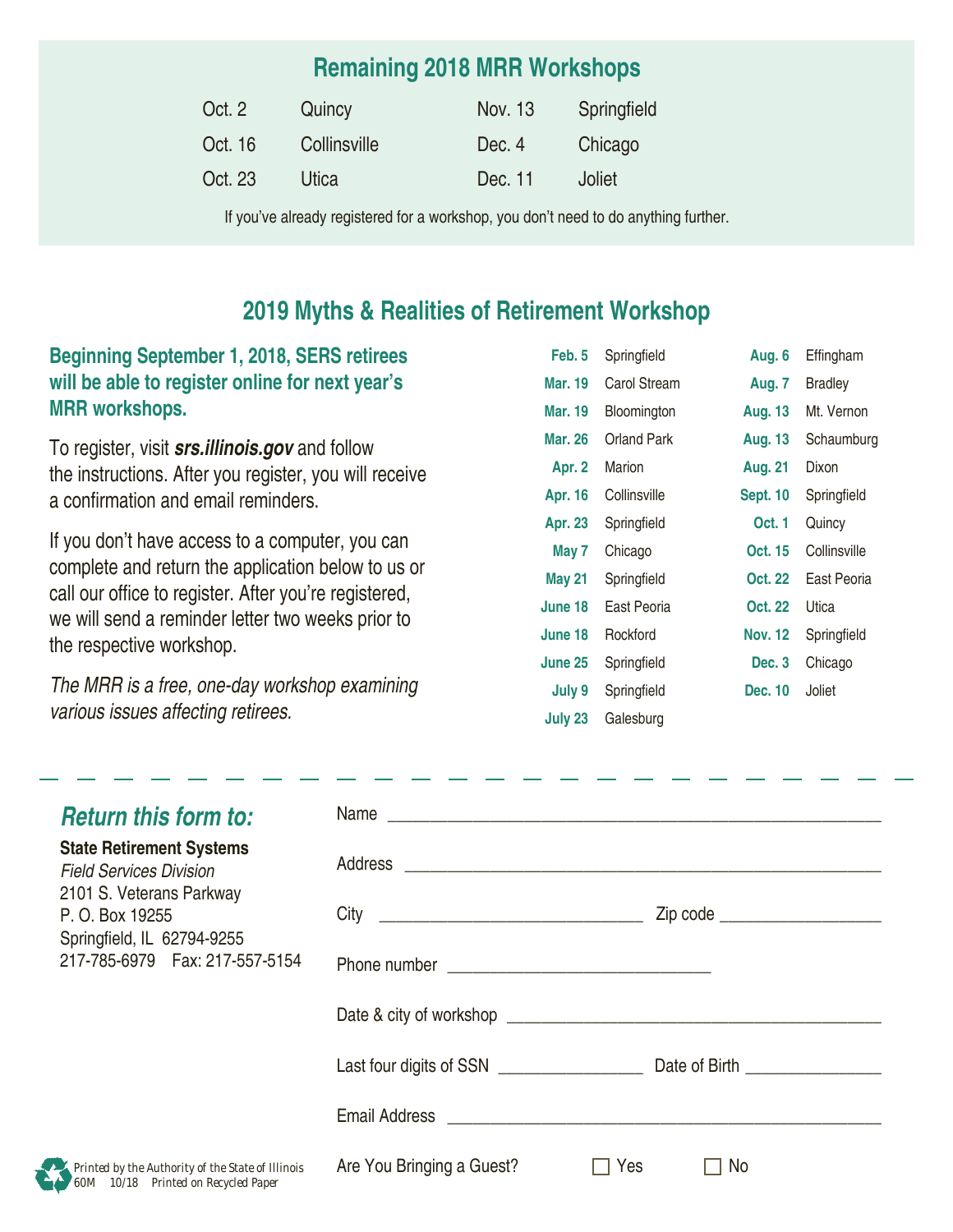## **2018 Flu Vaccine Schedule\***

The Department of Central Management Services is providing free seasonal flu vaccines to State of Illinois employees, retirees and survivors enrolled in a state-sponsored health plan. Many county health departments partner with the State to provide these at no charge to members. Call your local health department for the exact dates, times and locations that vaccines will be offered.

Members must present their state health insurance card and another form of ID. If you are enrolled in Medicare Part B, you can obtain a free flu shot from your physician or participating pharmacy. *Spouses, dependents, contractual workers, consultants,*  students and any SERS members who opted out of health insurance coverage are not eligible for free flu vaccines.

The entire flu vaccine schedule is posted on our website at **srs.illinois.gov**. Dates and times are subject to change, so check online often.

**Flu shots will be available at the SRS Springfield office on October 4 from 9 a.m.** – **3 p.m.** 

#### **Flu shots will be available from 9 a.m. until 3 p.m., except where noted.**

201 S. Grand Ave. E.,

Bloom Bldg.

# **Springfield**

**Sept. 25, 9 a.m. – 1 p.m. Oct. 10, 9 a.m. – 1 p.m. Oct. 24, 9 a.m. – noon Sept. 26** 2300 Dirksen Parkway 401 S. Spring 1021 N. Grand Ave. E. Training Room A

**Multi-use State Lab/IDPH IDOT DHFS CMS Suburban North Sept. 26, 1 – 4 p.m. Oct. 11, 9 a.m. – 1 p.m. Oct. 25, 9 a.m. – 1 p.m. Oct. 4, 8 a.m. – 4 p.m.** 825 N. Rutledge 2300 Dirksen Pkwy.

**Oct. 2 Oct. 16, 9 a.m. – 1 p.m. Oct. 30, 9 a.m. – noon Oct. 9** Hall of Flags, Edwards St. Parking at Stratton Bldg.

State Fairgrounds

Auditorium

**Howlett Bldg. Dept. of Corrections Dept. of Insurance Student Asst. Comm.** Conkle C 1301 Concordia Ct.

**Oct. 3 Oct. 17, 9 a.m. – 1 p.m. Nov. 7, 9 a.m. – 1 p.m. Oct. 10** One Natural Resources Way Lobby 801 S. Seventh,

**Oct. 4 Oct. 18, 9 a.m. – 1 p.m. Nov. 8, 9 a.m. – noon Oct. 24** 2101 S. Veterans Pkwy. State Fairgrounds 500 S. 2nd St. State Room 2-025,

## **Chicago area**

**Dept. of Revenue Board of Education James R. Thompson Center (JRTC) Department of Insurance Oct. 9 Oct. 23, 9 a.m. – noon Sept. 19 Oct. 30, 9 a.m. – 1 p.m.** 100 West Randolph, Chicago

**IDOT Stratton Building EPA IDOT, Schaumburg** 201 W. Center

Suburban North, Room 011 9511 Harrison, Des Plaines

320 W. Washington 1755 Lake Cook Rd, Deerfield

**Dept. of Natural Resources State Police <b>Stratton Building Example 2** Healthcare and Family Services 401 S. Spring Clinton Bldg., 1st. floor, 401 S. Clinton, Chicago

**SERS Department of Agriculture Attorney General James R. Thompson Center (JRTC)** 100 West Randolph, Chicago

122 So. Michigan

# 101 W. Jefferson, Willard Ice Bldg.

100 N. First St., Alzina Bldg. Room 2-025,

*\* Flu shots are subject to the availability of the vaccine.*

*At the time of print, the downstate schedule was not available. Check online for available dates and times, as we will post when we get them.*